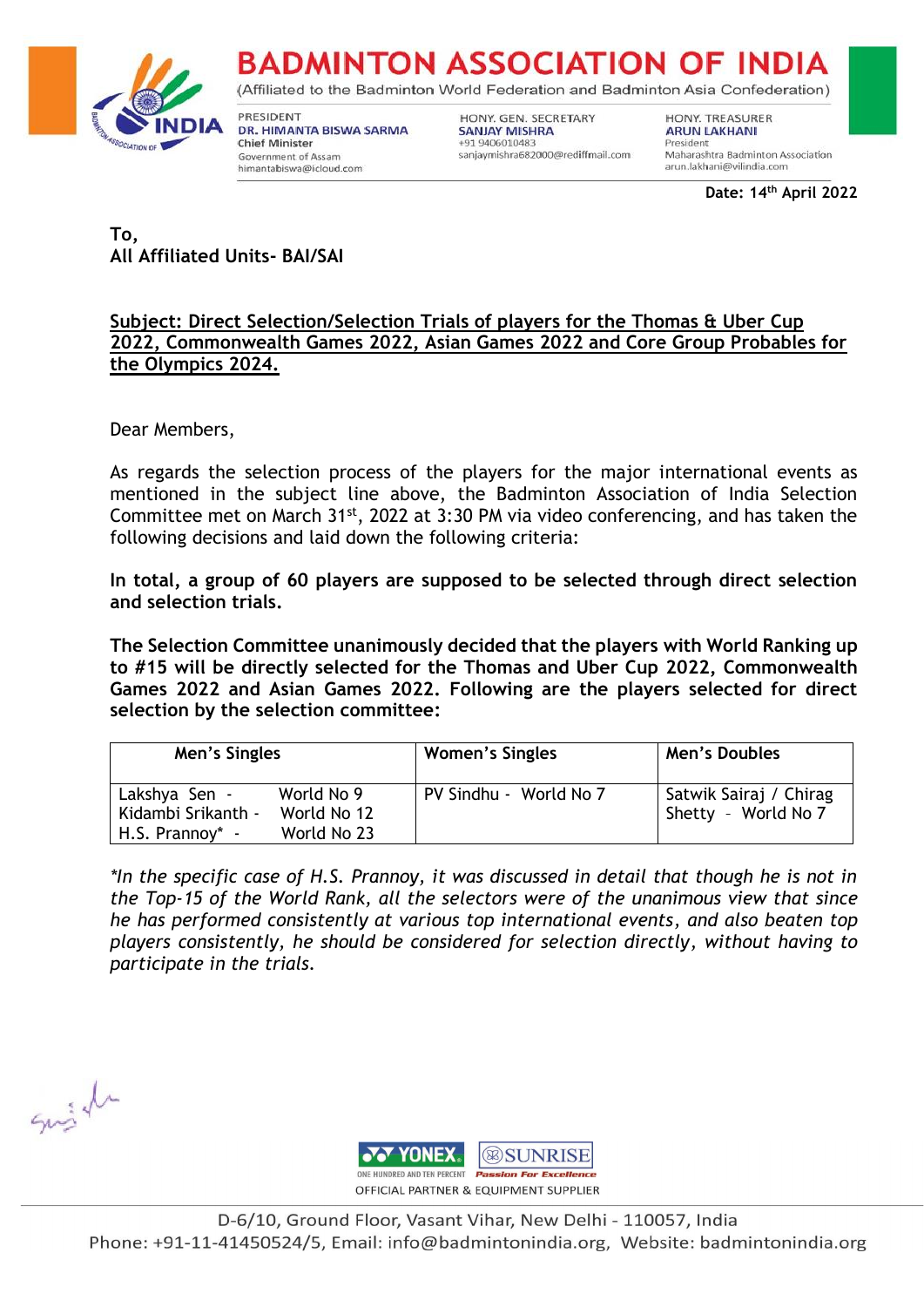

(Affiliated to the Badminton World Federation and Badminton Asia Confederation)

PRESIDENT DR. HIMANTA BISWA SARMA **Chief Minister** Government of Assam himantabiswa@icloud.com

HONY. GEN. SECRETARY **SANJAY MISHRA** +91 9406010483 sanjaymishra682000@rediffmail.com **HONY, TREASURER ARUN LAKHANI** President Maharashtra Badminton Association arun.lakhani@vilindia.com

**A) BAI through its letter dated 18th November 2021 had informed all the Affiliated Member Units that the teams for the Commonwealth Games 2022 and Asian Games 2022 will be decided through direct selection and selection trials.**

**As per the decision of the BAI, the criteria based on which players will be invited to the Selection Trials in New Delhi from April 15-20th, 2022 are as follows:** 

- *1) Players who are ranked in the Top-16 in the singles as per National Ranking Points list and Top-8 in the paired events as per the National Ranking Points list. The National Ranking list is solely based on the players' performances in the ranking tournaments held in Chennai and Hyderabad during December 2021.*
- *2) Players placed in the BWF World Ranking between WR# 16 to WR#50 as per the list published by BWF on 29th March 2022.*
- *3) Core Group Players who were selected by the BAI selection committee / SAI during the meeting held on 30th November 2019, and are presently continuing their training at the ongoing National Coaching Camps in Hyderabad and Bangalore.*
- **B) Accordingly, the list of the players invited for the selection trial from 15-20th April 2022 based on the criteria mentioned in point B is as follows:**

| <b>MEN SINGLES</b> |                     | <b>WOMEN SINGLES</b> |                      |
|--------------------|---------------------|----------------------|----------------------|
| S No               | <b>Players Name</b> | S No                 | <b>Players Name</b>  |
|                    |                     |                      |                      |
| 1.                 | Sameer Verma        | 1.                   | Saina Nehwal         |
| 2.                 | Parupalli Kashyap   | 2.                   | Samiya Imad Farooqui |
| 3.                 | Sourabh Verma       | 3.                   | Aakarshi Kashyap     |
| 4.                 | A.S.S. Siril Verma  | 4.                   | Malvika Bansod       |
| 5.                 | Priyanshu Rajawat   | 5.                   | Ashmita Chaliha      |
| 6.                 | Sai Charan Koya     | 6.                   | Tara Shah            |
| 7.                 | Alap Mishra         | 7.                   | <b>Tasnim Mir</b>    |
| 8.                 | Shankar Muthuswamy  | 8.                   | Purva Barve          |
| 9.                 | M Mithun            | 9.                   | Tanya Hemanth        |
| 10.                | George Kiran        | 10.                  | Aashi Rawat          |
| 11.                | M Raghu             | 11.                  | Kavipriya S.         |
| 12.                | Ravi                | 12.                  | Unnati Hooda         |
| 13.                | K Sathish Kumar     | 13.                  | Neha Pandit          |

Susiel

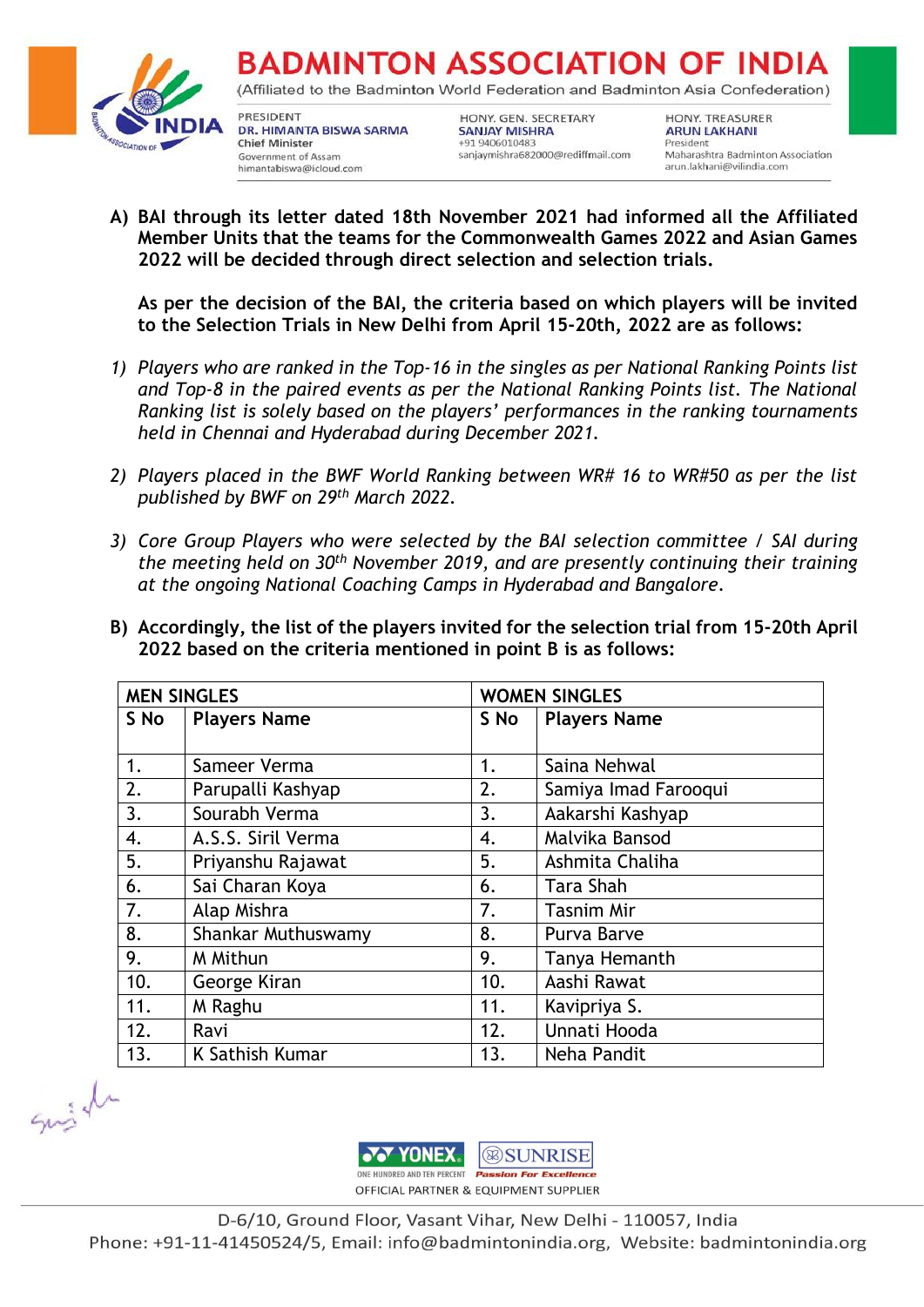

(Affiliated to the Badminton World Federation and Badminton Asia Confederation)

PRESIDENT DR. HIMANTA BISWA SARMA **Chief Minister** Government of Assam himantabiswa@icloud.com

HONY. GEN. SECRETARY **SANJAY MISHRA** +91 9406010483 sanjaymishra682000@rediffmail.com

HONY. TREASURER **ARUN LAKHANI** President Maharashtra Badminton Association arun.lakhani@vilindia.com

| 14.                     | Joshi Aditya               | 14. | Anura Prabhudesai      |
|-------------------------|----------------------------|-----|------------------------|
| 15.                     | Gulshan Kumar Kartikey     | 15. | <b>Aditi Bhat</b>      |
| 16.                     | Dey Shubhankar             | 16. | M Meghana Reddy        |
| 17.                     | <b>Jindal Kartik</b>       | 17. | Likhita Srivastava     |
| 18.                     | Sen Chirag                 | 18. | Gayathri Rani Jaiswal  |
| 19.                     | G Adithya Bapineedu        | 19. | Neysa Cariappa.A       |
| 20.                     | Meiraba Maisnam            | 20. | Nivetha M.             |
| 21.                     | Jaiswal Shreyansh          |     |                        |
| 22.                     | Rehani Arjun               |     |                        |
| $\overline{23}$ .       | Raghav Bharat              |     |                        |
| 24.                     | <b>Yadav Ansal</b>         |     |                        |
| 25.                     | <b>Dhruv Rawat</b>         |     |                        |
|                         | <b>MEN'S DOUBLES</b>       |     |                        |
| S No                    | Partner -1                 |     | Partner-2              |
| $\mathbf{1}$            | Dhruv Kapila<br>M R Arjun  |     |                        |
| $\overline{2}$          | Manu Attri                 |     | <b>B Sumeeth Reddy</b> |
| 3                       | Krishna Prasad Garga       |     | P Vishnuvardhan Goud   |
| $\overline{\mathbf{4}}$ | Sai Prateek Krishna Prasad |     | Ishan Bhatnagar        |
| 5                       | Sri Krishna Sai Podile     |     | Navneet Bokka          |
| 6                       | Vignesh Dewalkar           |     | Deep Rambhiya          |
| $\overline{7}$          | Ravikrishna P S            |     | Sankarprasad Udaykumar |
| 8                       | Hariharan Amasakarunan     |     | <b>Ruban Kumar R</b>   |
| 9                       | Manjit Singh K             |     | Dingku Singh K         |
| 10                      | Vaibhav                    |     | Nithin H V             |
| 11                      | Sanjai Srivatsa D          |     | Siddarth Elango        |
| 12                      | Kabir Kanzarkar            |     | Akashay Raut           |
| 13                      | Edwin Joy                  |     |                        |
| 14                      | Shyam Prasad               |     |                        |

| <b>WOMEN'S DOUBLES</b> |                    |                  |  |
|------------------------|--------------------|------------------|--|
| S No                   | Partner -1         | Partner-2        |  |
|                        | N Sikki Reddy      | Ashwini Ponnappa |  |
| $\overline{2}$         | Gayathri Gopichand | Teresa Jolly     |  |
|                        | V S Varshini       | Tanushree R.     |  |
|                        | Kavya Gupta        | Khushi Gupta     |  |

Suist

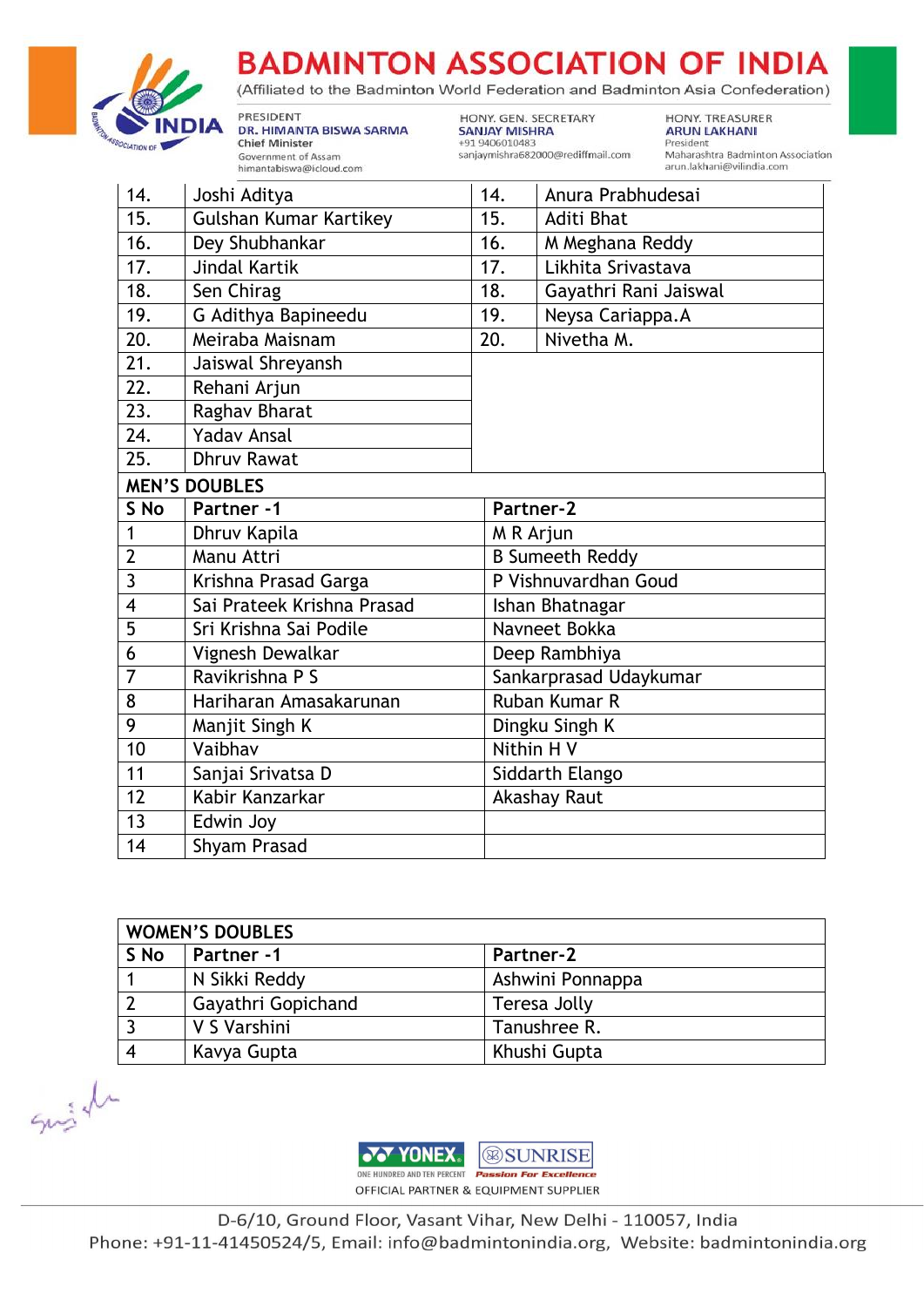

(Affiliated to the Badminton World Federation and Badminton Asia Confederation)

PRESIDENT DR. HIMANTA BISWA SARMA **Chief Minister** Government of Assam himantabiswa@icloud.com

HONY. GEN. SECRETARY **SANJAY MISHRA** +91 9406010483 sanjaymishra682000@rediffmail.com HONY. TREASURER **ARUN LAKHANI** President Maharashtra Badminton Association arun.lakhani@vilindia.com

| 5               | Rithika Thakkar       | Simran Singhi     |
|-----------------|-----------------------|-------------------|
| $6\phantom{1}6$ | Arulbala R            | V Nila            |
| $\overline{7}$  | Mehreen Riza          | Arathi Sara Sunil |
| $\overline{8}$  | Shruti Mishra         | Shailja Shukla    |
| $\overline{9}$  | Shikha Gautam         | Ashwini Bhat K.   |
| 10              | Shivani Santosh Singh | Ramya Tulasi B V  |
| 11              | Vennala K             | Shriyanshi V      |
| 12              | Tanisha Crasto        |                   |
| 13              | Rutaparna Panda       |                   |
| 14              | Sahithi Bandi         |                   |
| 15              | Manisha K.            |                   |

#### **MIXED DOUBLES**

| S No            | Partner -1           | Partner-2              |
|-----------------|----------------------|------------------------|
| $\overline{1}$  | Satwik Sai Raj       | Ashwini Ponnappa       |
| $\overline{2}$  | Pranav Jerry Chopra  | Sikki Reddy            |
| $\overline{3}$  | Rohan Kapoor         | Sanjana Santosh        |
| $\overline{4}$  | Sunjith S            | Gowrikrishna T R       |
| $5\overline{5}$ | Vinay Kumar Singh    | Ningshi Block Hazarika |
| 6               | Vignesh Dewalkar     | Sanyogita Ghorpade     |
| $\overline{7}$  | Hemanagendra Babu T  | Kanika Kanwal          |
| 8               | Hariharan Amsakrunan | Nrdhanaa V.R.          |
| 9               | <b>Dhruv Rawat</b>   | Shikha Gautam          |
| 10              | Pratik Ranade        | Akshaya Warang         |

**Note\*: In addition to the above Mixed Doubles pairs, more pairs may be included from Men's & Women's Doubles from the core group list.**

**C) Mixed Doubles is an important event and potential pairs in the existing group of players selected from the men's and women's doubles, along with the top 8 Pairs from the Chennai and Hyderabad tournament, will get to compete to decide the fare for the Commonwealth Games.**

Susiel

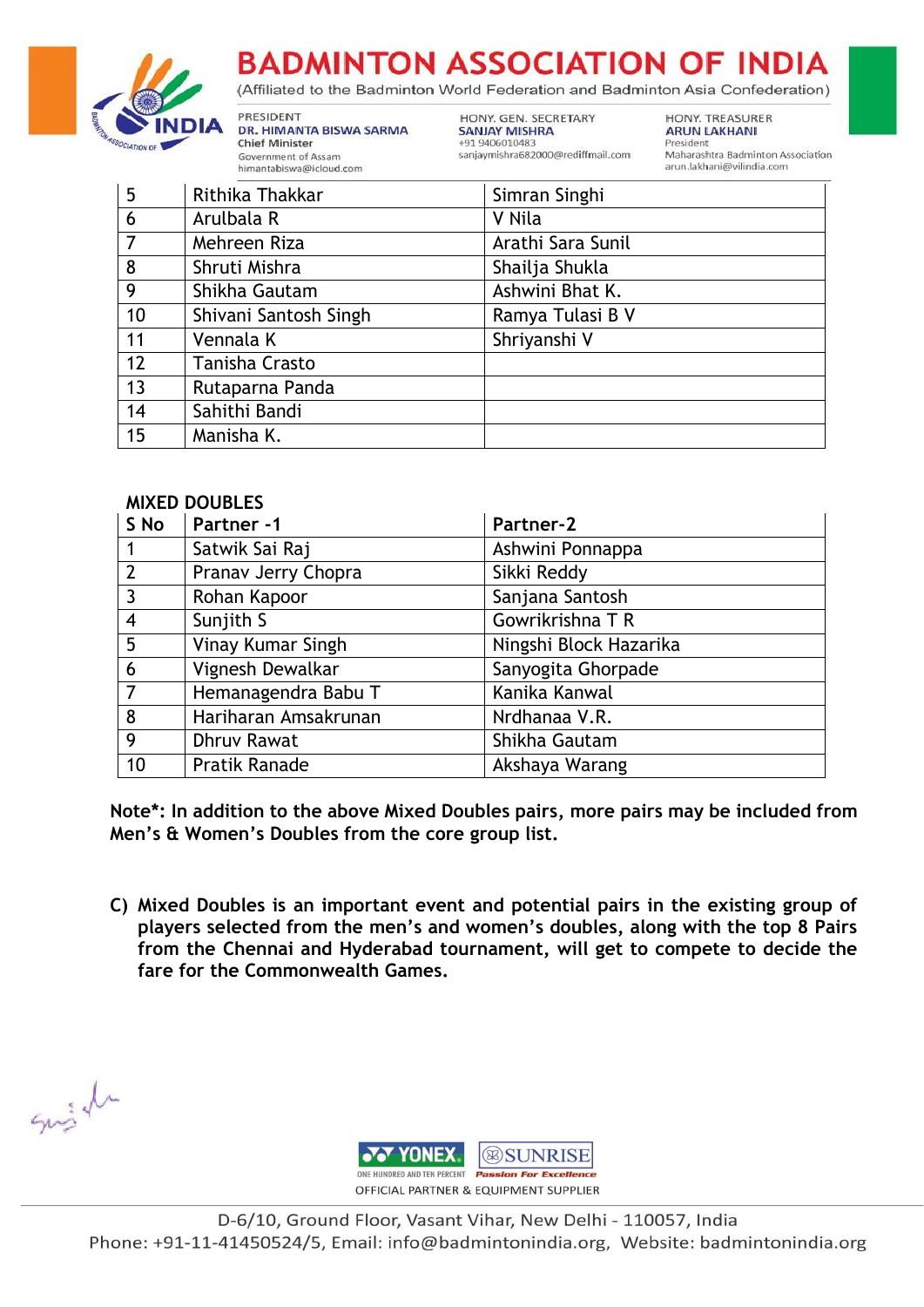

(Affiliated to the Badminton World Federation and Badminton Asia Confederation)

PRESIDENT DR. HIMANTA BISWA SARMA **Chief Minister** Government of Assam himantabiswa@icloud.com

HONY. GEN. SECRETARY **SANJAY MISHRA** +91 9406010483 sanjaymishra682000@rediffmail.com HONY. TREASURER **ARUN LAKHANI** President Maharashtra Badminton Association arun.lakhani@vilindia.com

**D) As per the BAI letter dated 01st April 2022, the list of players who will be participating in the selection trials from 15th to 20th April 2022 was circulated and players were requested to confirm entries by 10th of April 2022.**

**By the 10th April 2022 BAI received the following entries:**

- **1) Men's Singles – 25 Entries**
- **2) Women's Singles – 19 Entries**
- **3) Men's Doubles – 13 Entries**
- **4) Women's Doubles – 11 Entries**
- **5) Mixed Doubles – 14 Entries**

**Following are the list of Players who confirmed their entries:**

**Men's Singles:**

| S.NO            | <b>PLAYERS</b>         | <b>STATUS</b>    |
|-----------------|------------------------|------------------|
| 1               | <b>B.</b> Sai Praneeth | <b>CONFIRMED</b> |
| $\overline{2}$  | Sameer Verma           | <b>CONFIRMED</b> |
| 3               | Sourabh Verma          | <b>CONFIRMED</b> |
| 4               | A.S.S. Siril Verma     | <b>CONFIRMED</b> |
| 5               | Priyanshu Rajawat      | <b>CONFIRMED</b> |
| 6               | Sai Charan Koya        | <b>CONFIRMED</b> |
| 7               | Alap Mishra            | <b>CONFIRMED</b> |
| 8               | Shankar Muthuswamy     | <b>CONFIRMED</b> |
| 9               | M Mithun               | <b>CONFIRMED</b> |
| 10              | George Kiran           | <b>CONFIRMED</b> |
| 11              | M Raghu                | <b>CONFIRMED</b> |
| 12              | Ravi                   | <b>CONFIRMED</b> |
| 13 <sup>2</sup> | K Sathish Kumar        | <b>CONFIRMED</b> |
| 14              | Joshi Aditya           | <b>CONFIRMED</b> |
| 15              | Gulshan Kumar Kartikey | <b>CONFIRMED</b> |
| 17              | Jindal Kartik          | <b>CONFIRMED</b> |
| 18              | Sen Chirag             | <b>CONFIRMED</b> |
| 19              | G Adithya Bapineedu    | <b>CONFIRMED</b> |
| 20              | Meiraba Maisnam        | <b>CONFIRMED</b> |
| 21              | Jaiswal Shreyansh      | <b>CONFIRMED</b> |
| 22              | Rehani Arjun           | <b>CONFIRMED</b> |
| 23              | Raghav Bharat          | <b>CONFIRMED</b> |

Susiel

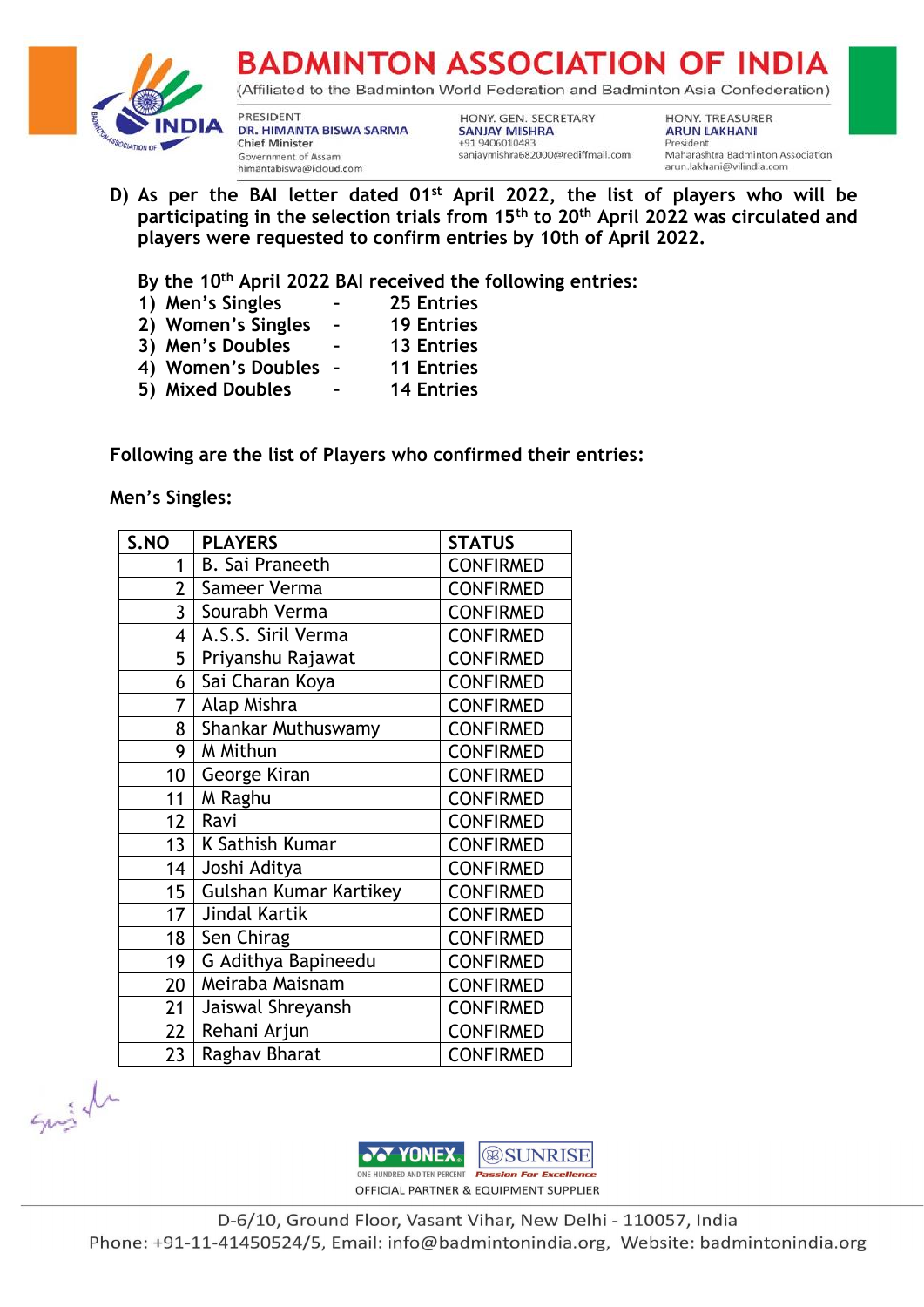

(Affiliated to the Badminton World Federation and Badminton Asia Confederation)

PRESIDENT DR. HIMANTA BISWA SARMA **Chief Minister** Government of Assam himantabiswa@icloud.com

HONY. GEN. SECRETARY **SANJAY MISHRA** +91 9406010483 sanjaymishra682000@rediffmail.com

HONY. TREASURER **ARUN LAKHANI** President Maharashtra Badminton Association arun.lakhani@vilindia.com

| 24   Yadav Ansal | CONFIRMED        |
|------------------|------------------|
| 25   Dhruv Rawat | <b>CONFIRMED</b> |

### **Women's Singles:**

| S.NO            | <b>PLAYERS</b>        | <b>STATUS</b>    |
|-----------------|-----------------------|------------------|
| 1               | Samiya Imad Farooqui  | <b>CONFIRMED</b> |
| $\overline{2}$  | Aakarshi Kashyap      | <b>CONFIRMED</b> |
| 3               | Malvika Bansod        | <b>CONFIRMED</b> |
| 4               | Ashmita Chaliha       | <b>CONFIRMED</b> |
| 5               | Tara Shah             | <b>CONFIRMED</b> |
| 6               | <b>Tasnim Mir</b>     | <b>CONFIRMED</b> |
| 7               | Purva Barve           | <b>CONFIRMED</b> |
| 8               | Tanya Hemanth         | <b>CONFIRMED</b> |
| 9               | Aashi Rawat           | <b>CONFIRMED</b> |
| 10              | Kavipriya S.          | <b>CONFIRMED</b> |
| 11              | Unnati Hooda          | <b>CONFIRMED</b> |
| 12 <sup>1</sup> | Neha Pandit           | <b>CONFIRMED</b> |
| 13 <sup>1</sup> | Anura Prabhudesai     | <b>CONFIRMED</b> |
| 14              | Aditi Bhat            | <b>CONFIRMED</b> |
| 15              | M Meghana Reddy       | <b>CONFIRMED</b> |
| 16              | Likhita Srivastava    | <b>CONFIRMED</b> |
| 17              | Gayathri Rani Jaiswal | <b>CONFIRMED</b> |
| 18              | Neysa Cariappa        | <b>CONFIRMED</b> |
| 19              | M.Nivetha             | <b>CONFIRMED</b> |

#### Men's Doubles:

| S.NO | <b>PLAYER-1</b>            | <b>PLAYER-2</b>        | <b>STATUS</b>    |
|------|----------------------------|------------------------|------------------|
|      | Dhruv Kapila               | M R Arjun              | <b>CONFIRMED</b> |
| 2    | Manu Attri                 | <b>B Sumeeth Reddy</b> | <b>CONFIRMED</b> |
| 3    | Krishna Prasad Garga       | P Vishnuvardhan Goud   | <b>CONFIRMED</b> |
|      | Sai Prateek Krishna Prasad | Ishan Bhatnagar        | <b>CONFIRMED</b> |
| 5    | Edwin Joy                  | Navneet Bokka          | <b>CONFIRMED</b> |
| 6    | Vignesh Dewalkar           | Deep Rambhiya          | <b>CONFIRMED</b> |
| 7    | Ravikrishna P S            | Sankarprasad Udaykumar | <b>CONFIRMED</b> |
| 8    | Hariharan Amasakarunan     | Ruban Kumar R          | <b>CONFIRMED</b> |

Suish

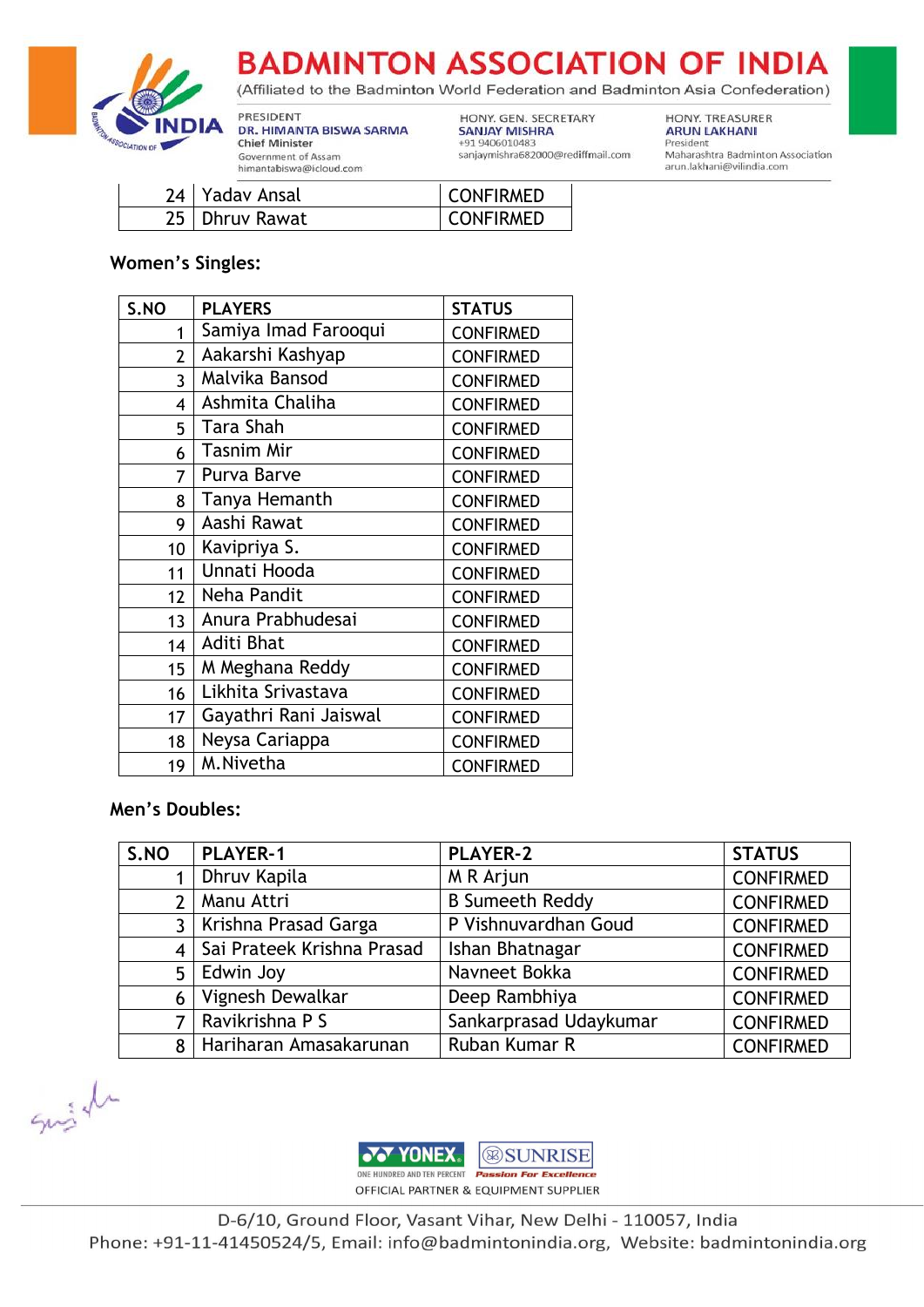

(Affiliated to the Badminton World Federation and Badminton Asia Confederation)

PRESIDENT DR. HIMANTA BISWA SARMA **Chief Minister** Government of Assam himantabiswa@icloud.com

HONY. GEN. SECRETARY **SANJAY MISHRA** +91 9406010483 sanjaymishra682000@rediffmail.com HONY. TREASURER **ARUN LAKHANI** President Maharashtra Badminton Association arun.lakhani@vilindia.com

| Q               | Manjit Singh K       | Dingku Singh K  | <b>CONFIRMED</b> |
|-----------------|----------------------|-----------------|------------------|
| 10 <sup>1</sup> | Vaibhaav             | Nithin H V      | <b>CONFIRMED</b> |
| 11 <sup>1</sup> | Sanjai Srivatsa D    | Siddarth Elango | <b>CONFIRMED</b> |
|                 | 12   Kabir Kanzarkar | Akashay Raut    | <b>CONFIRMED</b> |
| 13 <sup>1</sup> | Shyam Prasad         | S.Sunjith       | <b>CONFIRMED</b> |

#### **Women's Doubles:**

| S.NO           | <b>PLAYER-1</b>       | <b>PLAYER-2</b>  | <b>STATUS</b>    |
|----------------|-----------------------|------------------|------------------|
|                | N Sikki Reddy         | Ashwini Ponnappa | <b>CONFIRMED</b> |
|                | Gayathri Gopichand    | Treesa Jolly     | <b>CONFIRMED</b> |
| 4              | Kavya Gupta           | Khushi Gupta     | <b>CONFIRMED</b> |
| 5              | Rithika Thakkar       | Simran Singhi    | <b>CONFIRMED</b> |
| 6              | Arulbala R            | V Nila           | <b>CONFIRMED</b> |
| $\overline{7}$ | Mehreen Riza          | Shailja Shukla   | <b>CONFIRMED</b> |
| 8              | Shikha Gautam         | Ashwini Bhat K.  | <b>CONFIRMED</b> |
| 9              | Shivani Santosh Singh | Ramya Tulasi B V | <b>CONFIRMED</b> |
| 10             | Vennala K             | Shriyanshi V     | <b>CONFIRMED</b> |
| 11             | Tanisha Crasto        | Shruti Mishra    | <b>CONFIRMED</b> |

#### **Mixed Doubles:**

| S. No | <b>PLAYER-1</b>             | <b>PLAYER-2</b>        | <b>STATUS</b>    |
|-------|-----------------------------|------------------------|------------------|
|       | Sumeeth Reddy               | Ashwini Ponnappa       | <b>CONFIRMED</b> |
| 2.1   | Sai Pratheek                | Sikki Reddy            | <b>CONFIRMED</b> |
| 3.1   | Rohan Kapoor                | Sanyogita Ghorpade     | <b>CONFIRMED</b> |
|       | 4. Sunjith S                | Gowrikrishna T R       | <b>CONFIRMED</b> |
| 5.    | Vinay Kumar Singh           | Ningshi Block Hazarika | <b>CONFIRMED</b> |
|       | 6. Hariharan Amsakrunan     | Nrdhanaa V.R.          | <b>CONFIRMED</b> |
| 7.I   | <b>Pratik Ranade</b>        | Akshaya Warang         | <b>CONFIRMED</b> |
|       | 8. K. Dingku Singh          | Priya Devi Konjengbam  | <b>CONFIRMED</b> |
| 9.l   | Deep Rambhia                | Ritika Thakkar         | <b>CONFIRMED</b> |
|       | 10 Gayatri Gopichand        | Dhruv Kapila           | <b>CONFIRMED</b> |
|       | 11 Shruti Mishra            | Edwin Joy              | <b>CONFIRMED</b> |
|       | 12 Sankar Prasad Uday Kumar | Kavya Gupta            | <b>CONFIRMED</b> |
|       | 13 Navneet Bokka            | Khushi Gupta           | <b>CONFIRMED</b> |
|       | 14 Ishaan Bhatnagar         | <b>Tanisha Crasto</b>  | <b>CONFIRMED</b> |

Suish

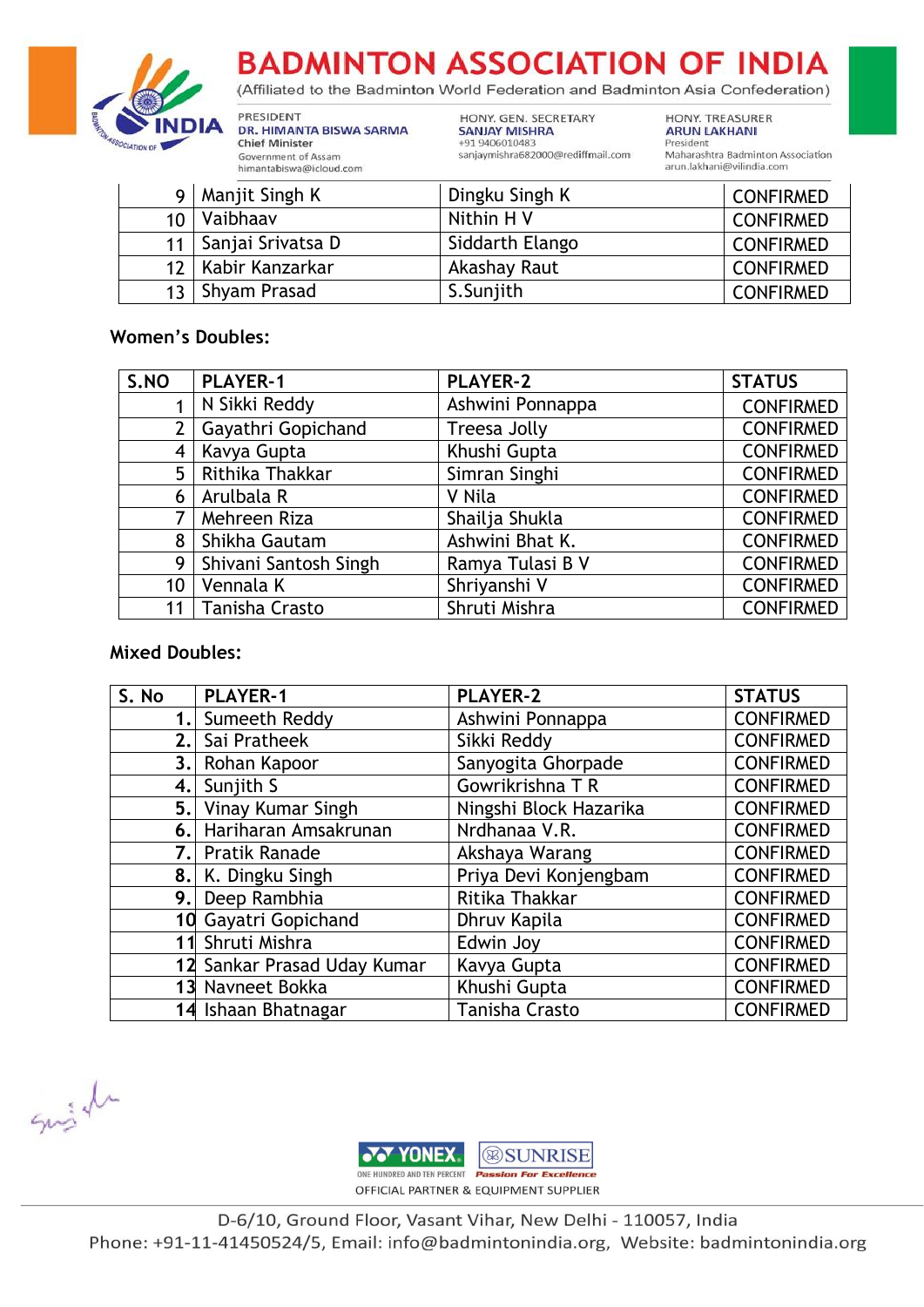

(Affiliated to the Badminton World Federation and Badminton Asia Confederation)

PRESIDENT DR. HIMANTA BISWA SARMA **Chief Minister** Government of Assam himantabiswa@icloud.com

HONY. GEN. SECRETARY **SANJAY MISHRA** +91 9406010483 sanjaymishra682000@rediffmail.com **HONY, TREASURER ARUN LAKHANI** President Maharashtra Badminton Association arun.lakhani@vilindia.com

**E) The selection trials will be held through a league procedure wherein the players will be selected for the above-mentioned events. The Draw Format for the Selection Trials is as follows:**

| Men's Singles: Total Place - | 24 |
|------------------------------|----|
| No. of Players:              | 24 |

- Stage 1: League (8 Groups X 3 Players Each Group) Top two Players from each group (Total-16) move to Stage -2 and the rest players (08) will exit.
- Stage 2: League (4 Groups X 4 Players Each Group)
- Stage 3: League (Three Groups)
- Group Third Position Holders 9 to 12 Position (Round Robin) >> Third Position Holder of each group play in this group
- Group for 5 to 8 For 5 to 8 Positions (Round Robin) >> Runner of each group play in this group
- Group Top 4 1 to 4 Positions (Round Robin) >> Winner of each group play in this group

#### **Women's Singles: Total Place – 19 No. of Players: 19**

- Stage 1: League (5 Groups X 3 Players Each Group and 1 Group of 4 Players) Top two Players from each groups (Total-12) move to Stage -2 and rest players (07) will exit.
- Stage 2: League (4 Groups X 3 Players Each Group)

Stage 3: League (Three Groups)

- Group Third Position Holders 9 to 12 Position (Round Robin) >> Third Position Holder of each group play in this group
- Group for 5 to 8 For 5 to 8 Positions (Round Robin) >> Runner of each group play in this group

Suish

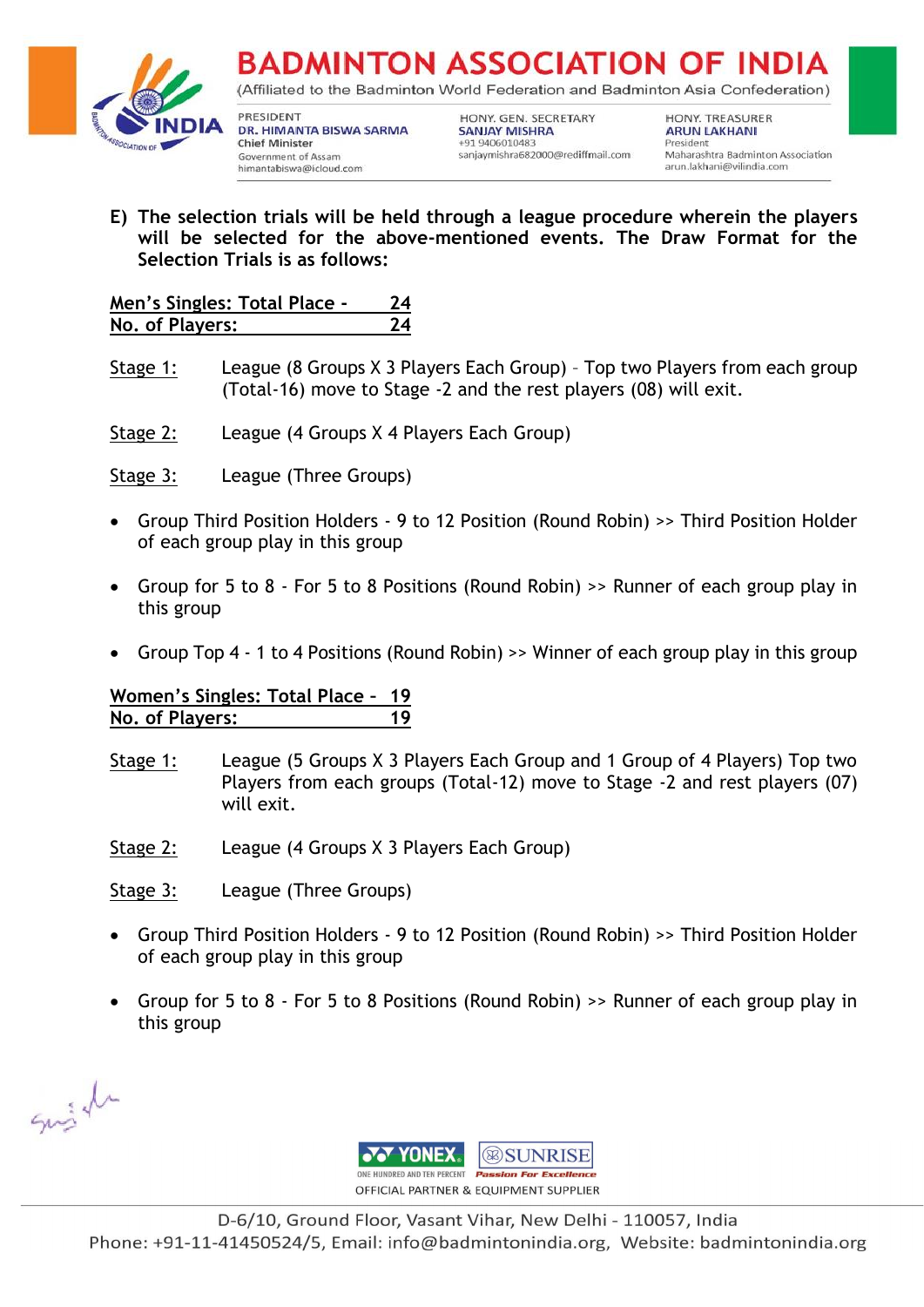



(Affiliated to the Badminton World Federation and Badminton Asia Confederation)

PRESIDENT DR. HIMANTA BISWA SARMA **Chief Minister** Government of Assam himantabiswa@icloud.com

HONY. GEN. SECRETARY **SANJAY MISHRA** +91 9406010483 sanjaymishra682000@rediffmail.com **HONY, TREASURER ARUN LAKHANI** President Maharashtra Badminton Association arun.lakhani@vilindia.com

#### Group Top 4 - 1 to 4 Positions (Round Robin) >> Winner of each group play in this group n's Doubles: Total Place - 13 **Men's Doubles: Total Place – 13 No. of Pairs: 13**

- Stage 1: League (3 Groups X 3 Pairs Each Group & 1 Group X 4 Pairs) Top two Players from each group (Total-08) move to Stage -2 and rest players (05) will exit.
- Stage 2: League (2 Groups X 4 Pairs Each Group)
- Stage 3: League (Two Groups)
- Group for 5 to 8 For 5 to 8 Positions (Round Robin) >> Bottom 2 (two) of each group play in this group
- Group Top 4 1 to 4 Positions (Round Robin) >> Top 2 two of each group play in this group

### **Women's Doubles: Total Place – 11 No. of Players: 11**

- Stage 1: League (3 Groups X 3 Pairs Each Group & 1 Group X 2 Pairs) Best 2 pairs from each group (Total 08) will move to Stage 2 and rest players (03) will exit.
- Stage 2: League (2 Groups X 4 Pairs Each Group)
- Stage 3: League (Two Groups)
- Group for 5 to 8 For 5 to 8 Positions (Round Robin) >> Bottom 2 (two) of each group play in this group
- Group Top 4 1 to 4 Positions (Round Robin) >> Top 2 two of each group play in this group

### **Mixed Doubles: Total Place – 14 No. of Pairs: 14**

Stage 1: League (4 Groups X 3 Pairs Each Group) Top two Players from each group (Total-08) move to Stage -2 and the rest players (04) will exit.

Stage 2: League (2 Groups X 4 Pairs Each Group)

Suish

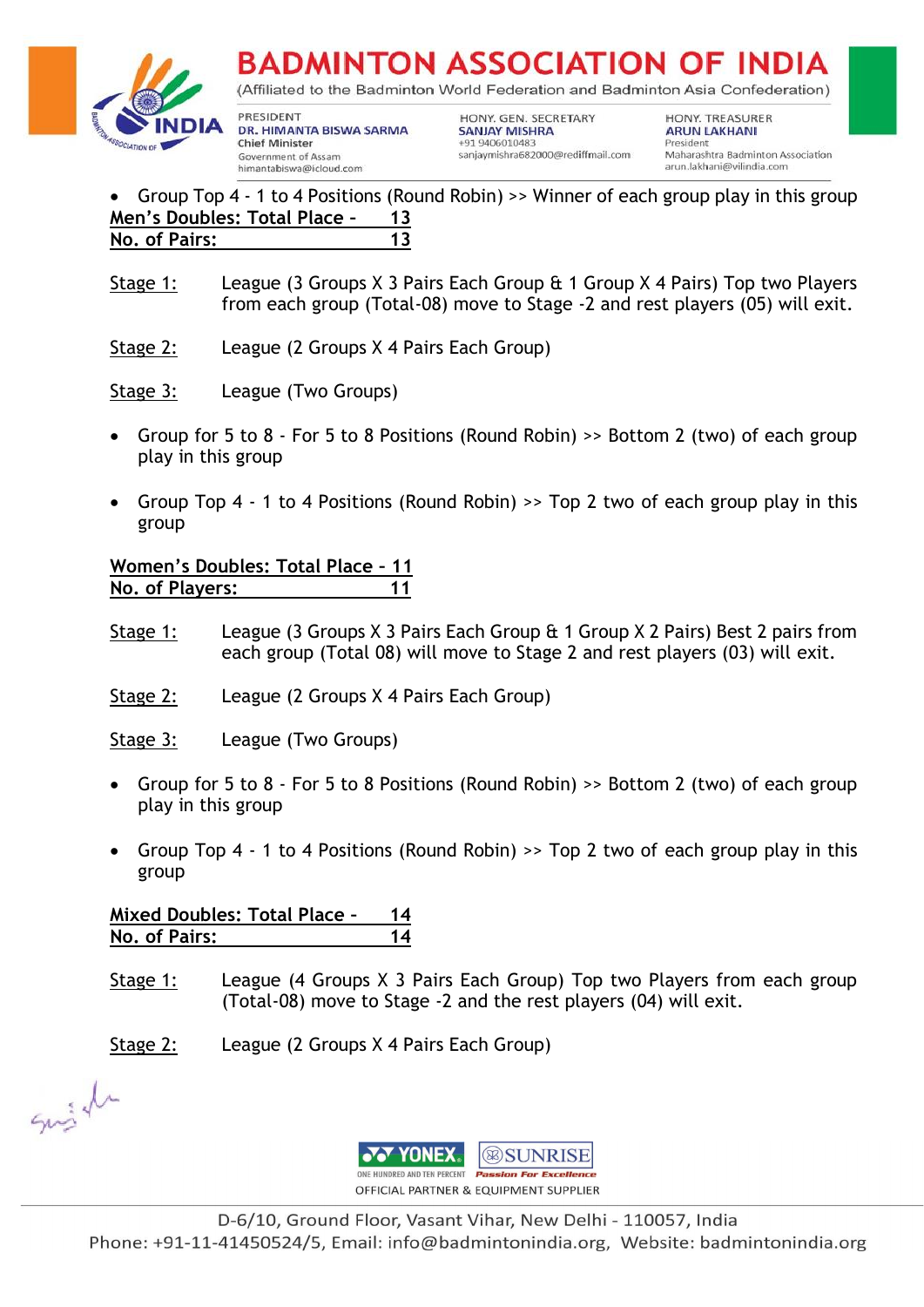

(Affiliated to the Badminton World Federation and Badminton Asia Confederation)

PRESIDENT DR. HIMANTA BISWA SARMA **Chief Minister** Government of Assam himantabiswa@icloud.com

HONY. GEN. SECRETARY **SANJAY MISHRA** +91 9406010483 sanjaymishra682000@rediffmail.com **HONY, TREASURER ARUN LAKHANI** President Maharashtra Badminton Association arun.lakhani@vilindia.com

Stage 3: League (Two Groups)

- Group for 5 to 8 For 5 to 8 Positions (Round Robin) >> Bottom 2 (two) of each group play in this group
- Group Top 4 1 to 4 Positions (Round Robin) >> Top 2 two of each group play in this group

### **Note:**

The seedings for the groups in the case of Singles will be on the basis of international rankings followed by National rankings. Similarly, in the pair events, the ranking of pairs will be based on the combined individual ranking points given by BWF

### **F) Slots/Positions available from Selection Trials:**

### **1) Commonwealth Games 2022:**

The Commonwealth Games 2022 will have a 10-member Badminton team which is divided into 5 Men and 5 Women.

#### Men:

- The team of 5 Men's players will consist of 2 Singles players and 3 Doubles players. The 3 Doubles players will play both Doubles / Mixed Doubles.
- The 2 Singles players selected are Lakshya Sen and Kidambi Srikanth. Out of the 3 Doubles players, 2 doubles players are- Satwik Sai Raj and Chirag Shetty who have already been selected.
- This leaves 1 position which needs to be filled up through the trials. This position will be filled up by taking into consideration the trials of the Mixed Doubles. The winner of the Mixed Doubles will be selected to fill up the vacant position.

#### Women:

• In the women's team out of the 5 players, 1 player is already selected which is P.V Sindhu.

Suish

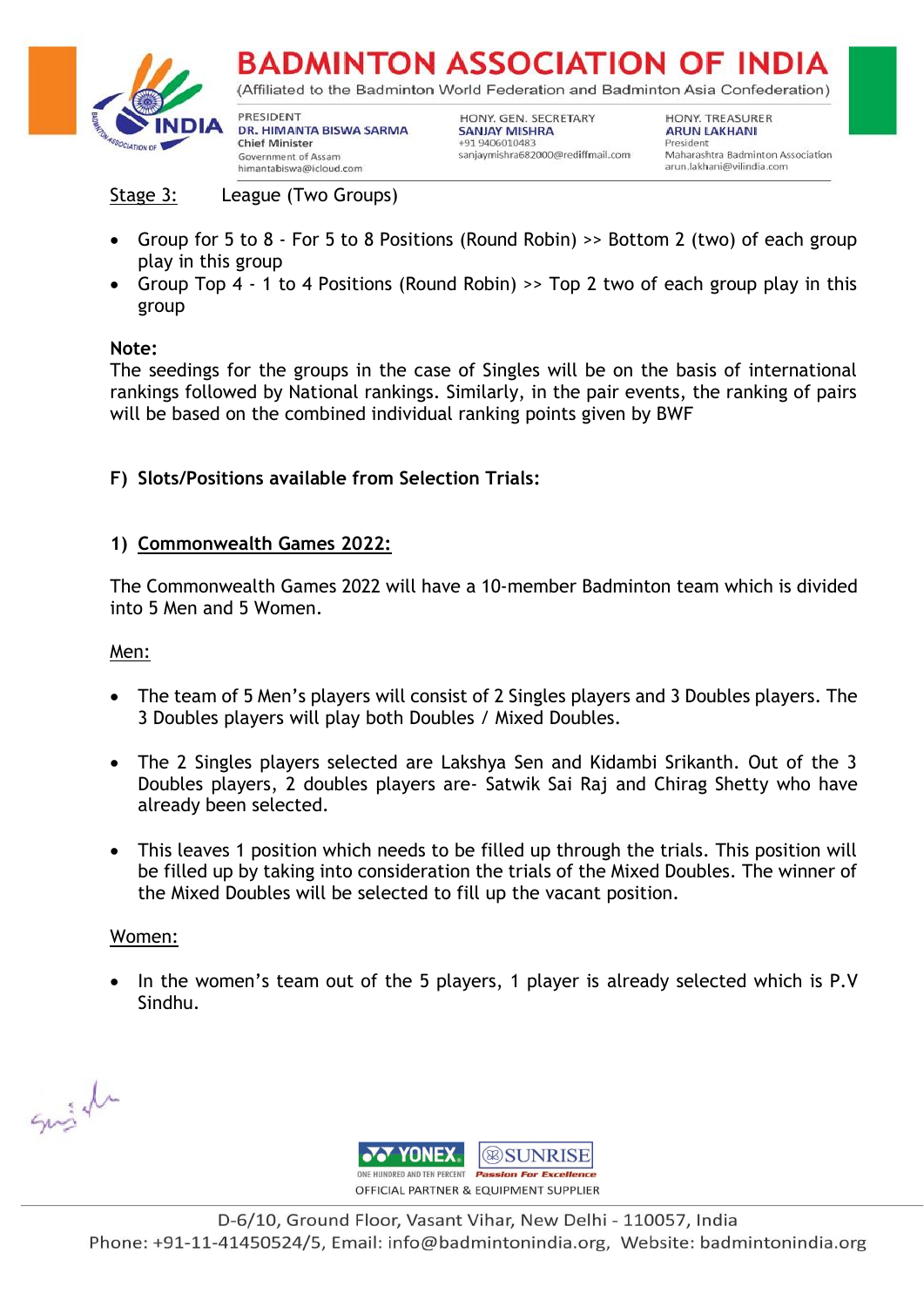

**BADMINTON ASSOCIATION OF INDI** (Affiliated to the Badminton World Federation and Badminton Asia Confederation)

PRESIDENT DR. HIMANTA BISWA SARMA **Chief Minister** Government of Assam himantabiswa@icloud.com

HONY. GEN. SECRETARY **SANJAY MISHRA** +91 9406010483 sanjaymishra682000@rediffmail.com HONY, TREASURER **ARUN LAKHANI** President Maharashtra Badminton Association arun.lakhani@vilindia.com

- The winner of the trials in the women's singles will be selected as the 2nd player for the team.
- There are 3 positions to be filled up for Women's Doubles / Mixed Doubles. The winner of the women's doubles will be selected for the CWG. The winner of the mixed doubles will be selected for the third vacant position of the Mixed doubles.
- In case there is a common player who is among the winning pair of both the Women's Doubles as well as Mixed Doubles, in such a scenario, the selection committee has decided that the female player from the 2<sup>nd</sup> position Mixed Doubles pair will be selected as the  $5<sup>th</sup>$  member of the team.
- Similarly, in case both the players of the Women's Doubles pair are among the winning and runner-up pair in Mixed Doubles, in that case, the female player from the thirdplaced Mixed Doubles pair will be selected in the team.

## **2) Thomas & Uber Cup and Asian Games 2022**

Men:

- 1 Position available for Men's Singles
- 02 pairs of Doubles positions available in Men's Doubles

### Women:

- 03 Singles Positions available in Women's Singles
- 03 pairs of Doubles are available in Women's Doubles

### **3) For the National Core Group**

In addition to the above, the TOP 8 Men's Singles / 08 Women's Singles / 06 pairs of Men's Doubles / 06 pairs of Women's Doubles and 04 pairs of Mixed Doubles will be selected to be part of the National Core Group. This will be in addition to the players selected directly.

Singen